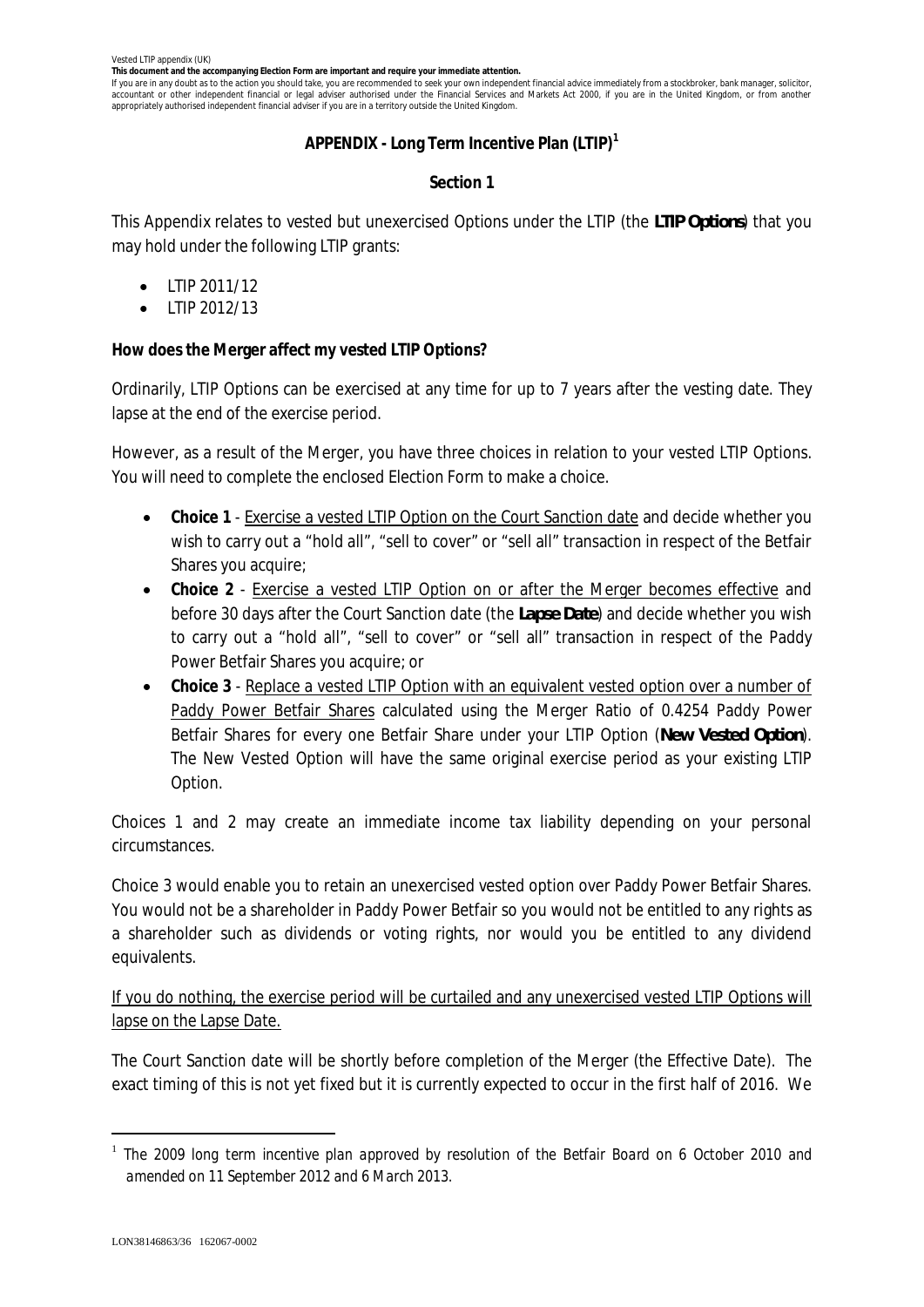will notify you as soon as we have a clearer view of the date of expected completion and accordingly of the Lapse Date.

**How do I know how many LTIP Options I have?**

Your options are all visible in your online Computershare account and are also detailed on the enclosed Election Form. You can login at www.computershare.com/Betfair. You will need your Shareholder Reference Number (SRN, which is shown at the top of the cover letter), and PIN. If you have forgotten your PIN please click on the PIN reminder or call Computershare on +44 (0) 370 707 4010 or email them at betfair@computershare.co.uk.

**When can I exercise my vested LTIP Options?**

*Vested* LTIP Options remain exercisable at any time (subject to usual restrictions and permissions) until the Lapse Date (30 days after the Court Sanction date).

Any unexercised LTIP Options that are not replaced with New Vested Options will lapse on the Lapse Date (30 days after the Court Sanction date).

**How do I exercise my vested LTIP Options?**

You can log on to your Computershare account any time between now and shortly before the Court Sanction date to exercise LTIP Options that have already vested. We will let you know the exact deadline for online exercising of vested LTIP Options in due course.

**Choice 1:** If you wish to exercise your LTIP Options on the Court Sanction date you need to tick Box 1A, Box 1B or Box 1C on the enclosed Election Form and return it to Computershare offline.

Should you choose to exercise your LTIP Options on the Court Sanction date and choose to 'hold all' (Box 1C) then the Betfair Shares that you acquire will be transferred to Paddy Power Betfair under the Scheme and you will then receive the same consideration for your Betfair Shares as other Betfair Shareholders - which is 0.4254 Paddy Power Betfair Shares for each Betfair Share you hold. If you elect to 'hold all' you must ensure that you have transferred to Computershare an amount in cleared funds sufficient to meet any tax and social security withholding obligations that arise on exercise of your LTIP Options by no later than 5 working days before the Court Sanction date. If Computershare does not receive sufficient cleared funds by this deadline, you will be deemed to have elected a 'sell to cover' transaction. Computershare will contact you to confirm the deadline and the amount that you need to transfer and to provide details of how to make a transfer of funds to Computershare.

Should you choose to exercise your LTIP Options on the Court Sanction date and choose either a 'sell to cover' (Box 1B) or 'sell all' (Box 1A) transaction then the following will occur:

· 'sell to cover': the Company will use all reasonable efforts to arrange a sale of a sufficient number of your Betfair Shares to meet any tax and social security withholding obligations that arise on exercise. The remaining Betfair Shares will be subject to the terms of the Merger (as described above). There can be no guarantee that the sale will be possible, in which case it may be necessary for the resulting Paddy Power Betfair Shares which you will receive under the Merger to be sold as soon as reasonably practicable after completion of the Merger.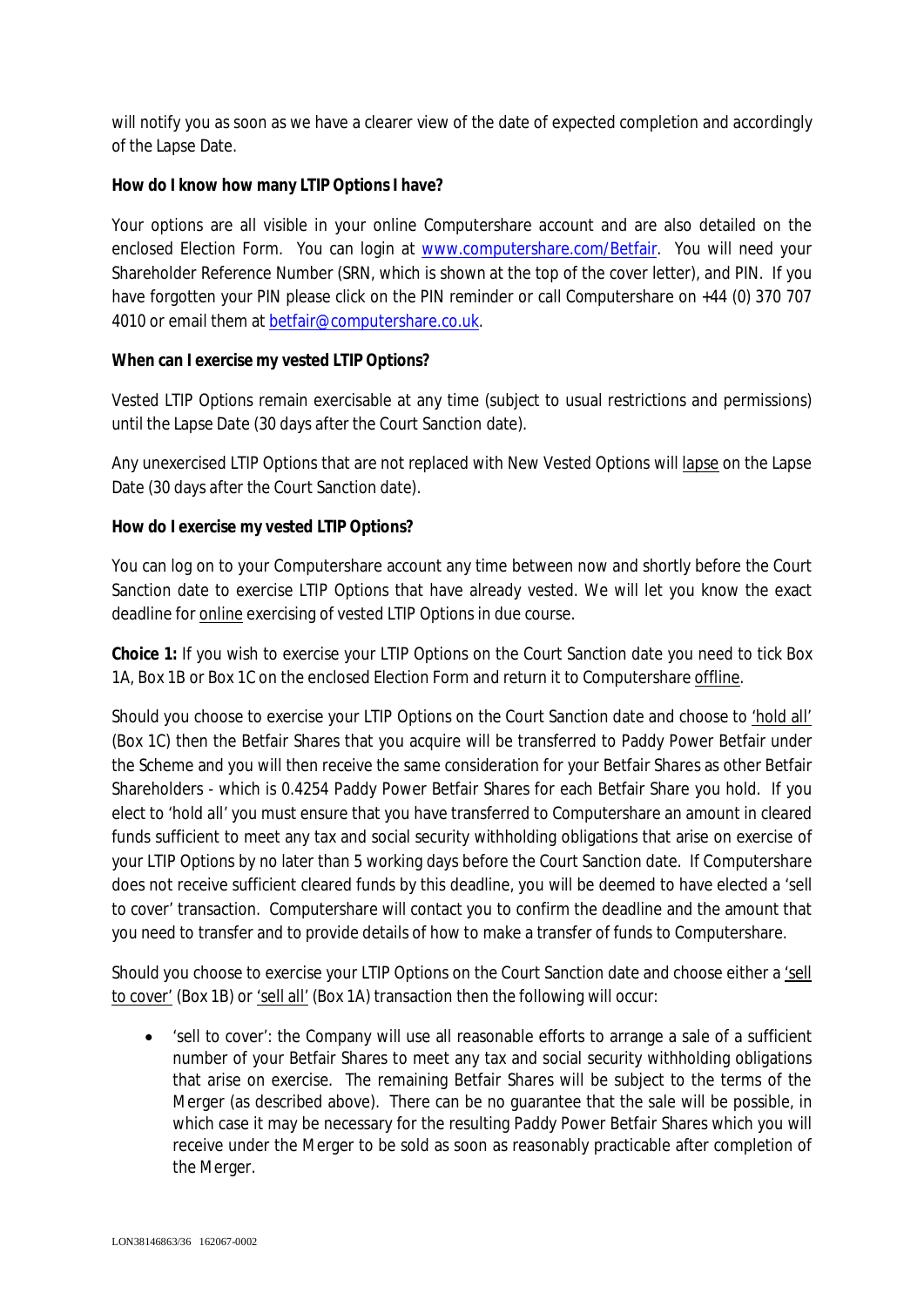· 'sell all': the Company will use all reasonable efforts to arrange a sale of all the Betfair Shares you acquire prior to completion of the Merger but there can be no guarantee that this will be possible, in which case it may be necessary for the resulting Paddy Power Betfair Shares which you will receive under the Merger to be sold as soon as reasonably practicable after completion of the Merger.

Sufficient funds to meet any tax and social security withholding obligations that arise on exercise of your LTIP Options will be deducted from the sale proceeds due to you as a result of the sale of your Betfair Shares or, if necessary, your Paddy Power Betfair Shares.

Please refer to Section 2 below for some general information about the tax implications of exercising your LTIP Options at this time.

**Choice 2:** If you wish to exercise your LTIP Options on or after the Merger becomes effective and before the Lapse Date, you need to tick Box 2 on the Election Form and return it to Computershare offline. At the time you choose to exercise your LTIP Options, you will need to instruct Computershare offline directly by completing an Exercise Form, if relevant, following the insider process (see below).

The effect of exercising during this period is the same as described above save that, if you elect 'sell to cover' or 'sell all' then this instruction will be carried out in relation to the Paddy Power Betfair Shares which you will receive automatically in exchange for your Betfair Shares.

Please refer to Section 2 below for some general information about the tax implications of exercising your LTIP Options at this time.

**How do I elect to receive a New Vested Option?**

**Choice 3:** In order to replace a vested LTIP Option with a New Vested Option you need to tick Box 3 on the Election Form and return it to Computershare.

**What are the terms of the New Vested Options?**

If you elect Choice 3, your LTIP Options will be replaced by New Vested Options which will have the same lapse dates as the original LTIP Options. The Merger Ratio of 0.4254 Paddy Power Betfair Shares for every one Betfair Share will be used to calculate the number of Paddy Power Betfair Shares under the New Vested Options, rounded up to the nearest whole share.

**What happens if I take no action?**

If you do not take any action, your LTIP Options will lapse on the Lapse Date.

**Election Form**

The Election Form which is enclosed in this pack must be completed in order for you to be granted New Vested Options or for Computershare to complete an exercise transaction at the time that you specify.

**Exercise Form**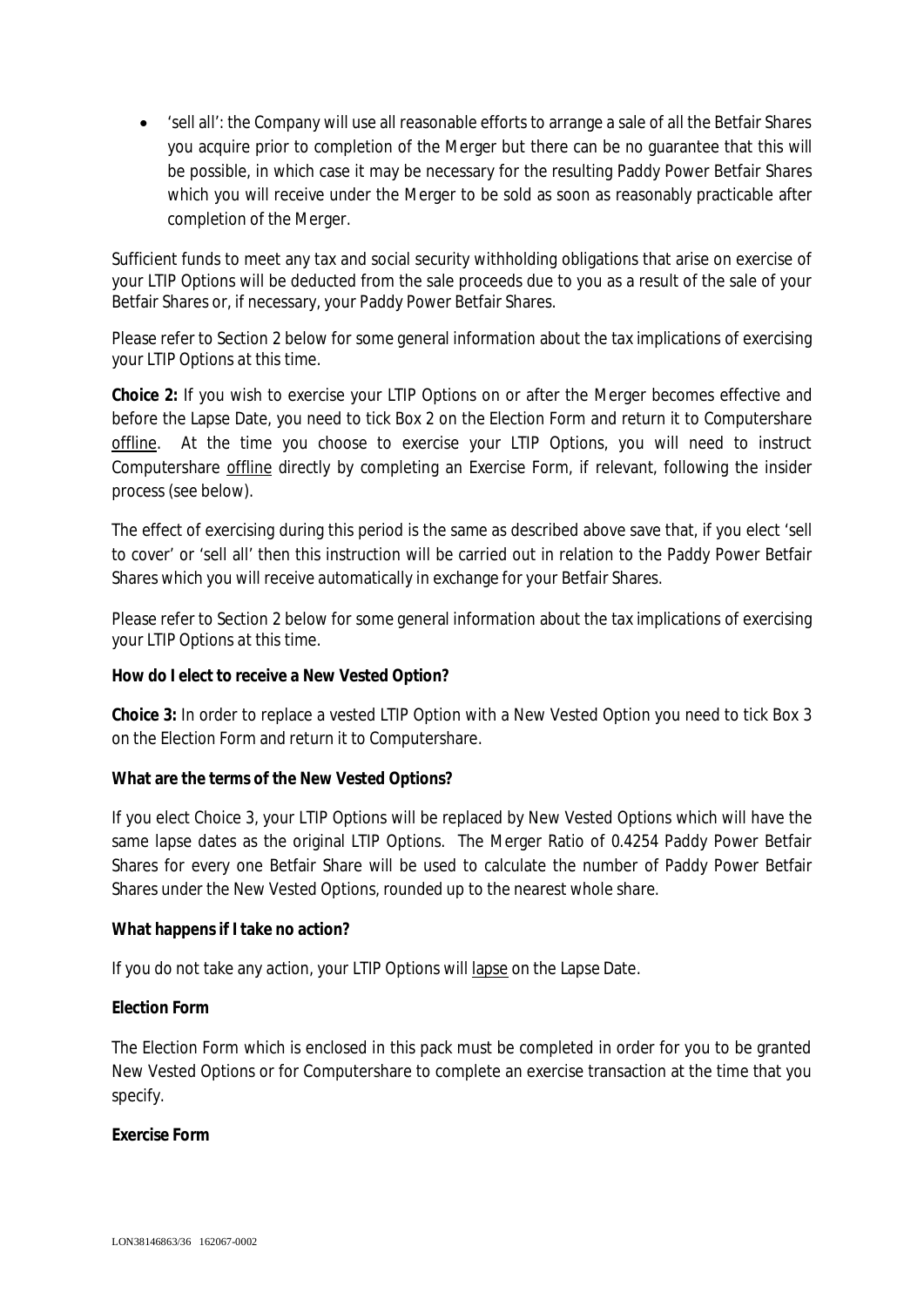If you choose to exercise your vested LTIP Options on or after the Effective Date and before the Lapse Date, then you will also need to complete and submit the Exercise Form to Computershare prior to the date on which you wish to exercise. The Exercise Form can be downloaded from your Computershare account or Betfair Today. If you complete the Election Form to indicate that you intend to exercise your LTIP Options on or after the Effective Date and before the Lapse Date and Computershare does not receive your Exercise Form, you will be deemed to have elected to exercise your LTIP Options on the last possible exercise date before the Lapse Date and to have elected a 'sell to cover' transaction.

### **Insiders**

If you are an Insider please refer to the separate Insiders Appendix in this pack for important information that may impact your choices.

### **Settlement**

If you elect Choice 1 or Choice 2 in respect of your vested LTIP Options, should you have chosen to retain some or all of your shares (i.e. carried out a 'sell to cover' or 'hold all' transaction in relation to vested LTIP Options) then the resulting Paddy Power Betfair Shares will be automatically transferred to your Computershare nominee account.

If you elect Choice 3 in respect of your vested LTIP Options, option certificates for your New Vested Options will be provided to you as soon as possible after completion of the Merger.

### **Leaving Betfair employment**

Please note that the choices described above do not apply to any LTIP Options that have already lapsed or would otherwise lapse (for example on leaving employment) before you have exercised your LTIP Option.

## **What if the Merger does not complete?**

If the Merger does not happen, for whatever reason, your LTIP Options will continue just as they are currently and you will be able to exercise them subject to the rules of the LTIP.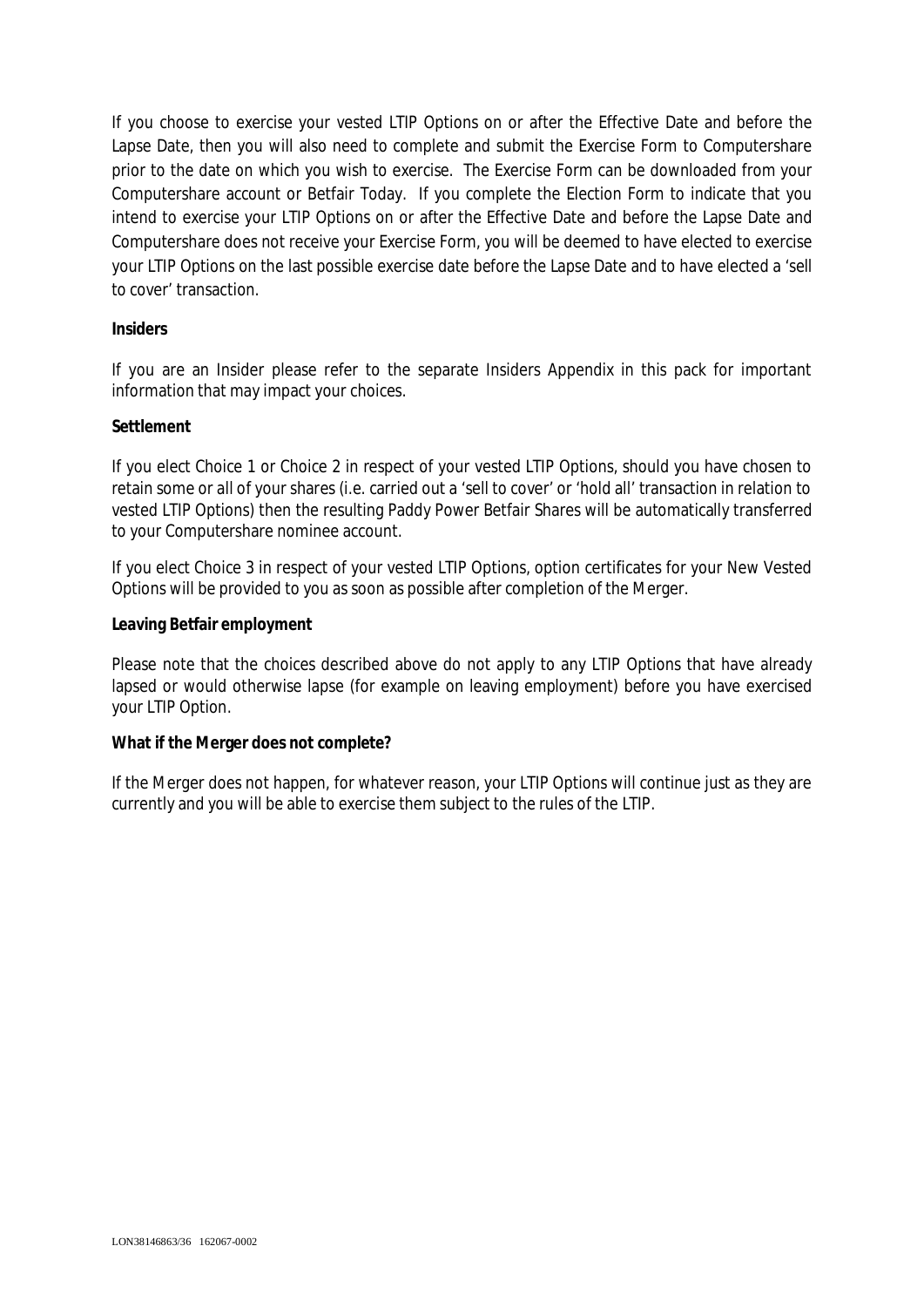# **Section 2**

# **LTIP Options - UK tax summary**

This Appendix contains a summary of the main UK tax implications of making the choices described in this Appendix for employees of Betfair. The summary is based on existing law and what Betfair and Paddy Power understand to be current HMRC practice as at 31 October 2015. The summary is intended as a general guide only and applies only to participants resident for tax purposes in the UK throughout the time between the date that the LTIP Options were granted to them and the time that they are exercised. It does not constitute tax advice to any individual participant. If you are in any doubt about your taxation position, or you are a resident or otherwise subject to taxation in a jurisdiction outside the UK and in particular if your tax residency has changed during the period between grant and exercise, you should consult your own tax adviser immediately.

### **Income tax and National Insurance contributions**

**Choices 1 and 2:**

If you exercise an LTIP Option, income tax and employees' National Insurance Contributions (*NICs*) will be payable on the market value of the Betfair Shares at the time of exercise (the *Option Gain*). The date of exercise will be the Court Sanction date if you elect Choice 1.

If you exercise your LTIP Option on or after the Effective Date (Choice 2), we expect the market value of a Betfair Share for this purpose to be equal to the value of the consideration paid by Paddy Power under the terms of the Merger being, for each Betfair Share, 0.4254 Paddy Power Shares at the time the LTIP Options are exercised.

**Choice 3:**

There is no income tax or NICs to pay on the replacement of the vested LTIP Options with New Vested Options. Income tax and NICs may be payable on the exercise of the New Vested Options at a later date.

## **Capital gains tax (***CGT***)**

CGT is chargeable on your aggregate capital gains (less allowable losses) in a tax year to the extent they exceed your CGT annual exemption in the relevant tax year. For the tax year ending 5 April 2016, the annual exemption is £11,100.

The CGT rules are complicated. However, in summary, on the disposal of shares any gain will normally be calculated as the difference (if any) between the disposal proceeds and the "base cost" of the shares being disposed of.

The "base cost" of a Betfair Share acquired on the exercise of an LTIP Option will normally be equal to the amount on which tax is payable. The base cost of a Betfair Share acquired on the exercise of an LTIP Option should therefore be equal to its market value on the date of exercise. The market value of a Betfair Share acquired from the exercise of an LTIP Option on or at any time before the Court Sanction will be derived from the quoted price for a Betfair Share. The market value of a Betfair Share acquired from the exercise of an LTIP Option on or after the Effective Date until the Lapse Date, is expected to be derived from 0.4254 of the quoted price for a Paddy Power Betfair Share.

However, for CGT purposes there are share identification rules (described briefly below) that determine which shares you are deemed to have disposed of.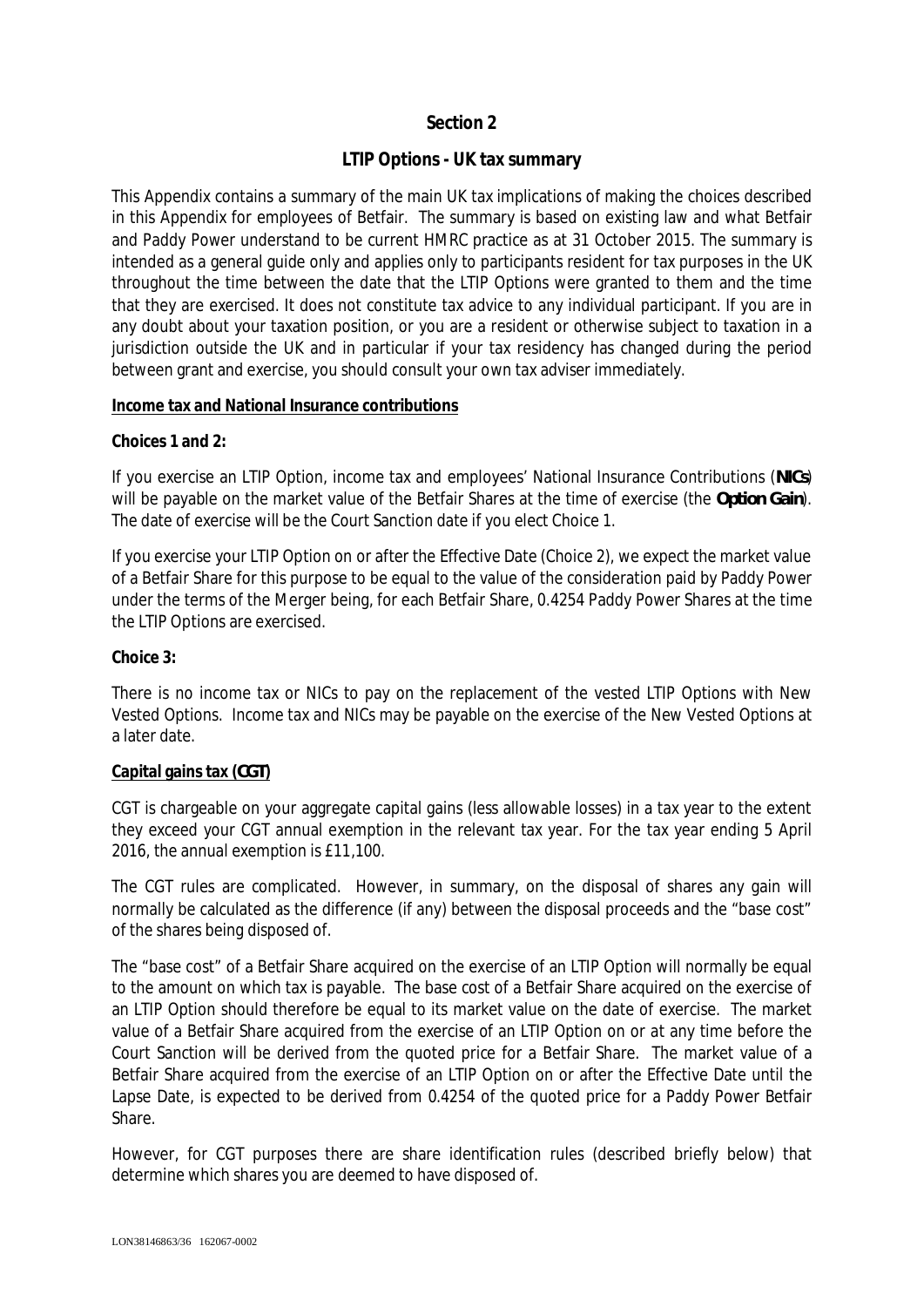**Choice 1:** If you exercise your LTIP Options **on the Court Sanction date** and you elect a 'sell all' or 'sell to cover' transaction, the sale of your Betfair Shares either in whole (if you elect to 'sell all') or to meet income tax and NICs liabilities (if you elect to 'sell to cover') will be a disposal for CGT purposes. No chargeable gain is expected to arise if the Betfair Shares are sold on the same day as the LTIP Option is exercised. However, whilst the Company will use all reasonable efforts to arrange a sale on this basis there can be no guarantee that this will be possible and it is possible that a chargeable gain (or loss) may arise due to a change in the share price from the date of exercise to the date of the eventual sale.

If you elect to 'hold all' or 'sell to cover', receipt of the Paddy Power Betfair Shares under the Scheme in exchange for the Betfair Shares you have not sold should not be treated for CGT purposes as a disposal of the Betfair Shares you acquire on the exercise of your LTIP Options. CGT may be payable on any later sale of the Paddy Power Betfair Shares you receive.

The exchange of the Betfair Shares which you acquire from the exercise of LTIP Options or other options or awards over Betfair Shares under the Betfair Employee Share Plans before the Scheme Record Time for Paddy Power Betfair Shares under the Scheme should be treated as a reorganisation for the purposes of CGT. This means you should not be treated as having made a disposal of your Betfair Shares for CGT purposes as a result of the exchange, and the Paddy Power Betfair Shares issued to you should be treated as the same asset as the relevant Betfair Shares. The Paddy Power Betfair Shares should therefore have the same base cost for CGT purposes as the Betfair Shares they replace. The above treatment will apply only if the exchange is effected for bona fide commercial reasons and does not form part of arrangements of which the main purpose, or one of the main purposes, is an avoidance of a liability to capital gains tax or corporation tax. You are advised in this regard that HMRC has granted clearance under section 138 of the Taxation of Chargeable Gains Act 1992.

## **Choice 2:**

If you exercise your LTIP Options **on or after** the Effective Date you will automatically receive Paddy Power Betfair Shares in exchange for the Betfair Shares you acquire on the exercise of your LTIP Options. Receipt of the Paddy Power Betfair Shares in exchange for the Betfair Shares should not be treated for CGT purposes as a disposal of those Betfair Shares.

The exchange of the Betfair Shares which you acquire from the exercise of LTIP Options for Paddy Power Betfair Shares should be treated as a reorganisation for the purposes of CGT. This means you should not be treated as having made a disposal of your Betfair Shares for CGT purposes as a result of the exchange, and the Paddy Power Betfair Shares issued to you should be treated as the same asset as the relevant Betfair Shares. The Paddy Power Betfair Shares should therefore have the same base cost for CGT purposes as the Betfair Shares they replace. The above treatment will apply only if the exchange is effected for bona fide commercial reasons and does not form part of arrangements of which the main purpose, or one of the main purposes, is an avoidance of a liability to capital gains tax or corporation tax. You are advised in this regard that HMRC has granted clearance under section 138 of the Taxation of Chargeable Gains Act 1992.

If you elect a 'sell all' or 'sell to cover' transaction, the sale of your Paddy Power Betfair Shares either in whole (if you elect to 'sell all') or to meet income tax and NICs liabilities (if you elect to 'sell to cover') will be a disposal for CGT purposes. No chargeable gain is expected to arise if the Paddy Power Betfair Shares are sold on the same day as the LTIP Option is exercised.

If you elect a 'hold all' or 'sell to cover' transaction, CGT may be payable on any later sale of the Paddy Power Betfair Shares which you retain.